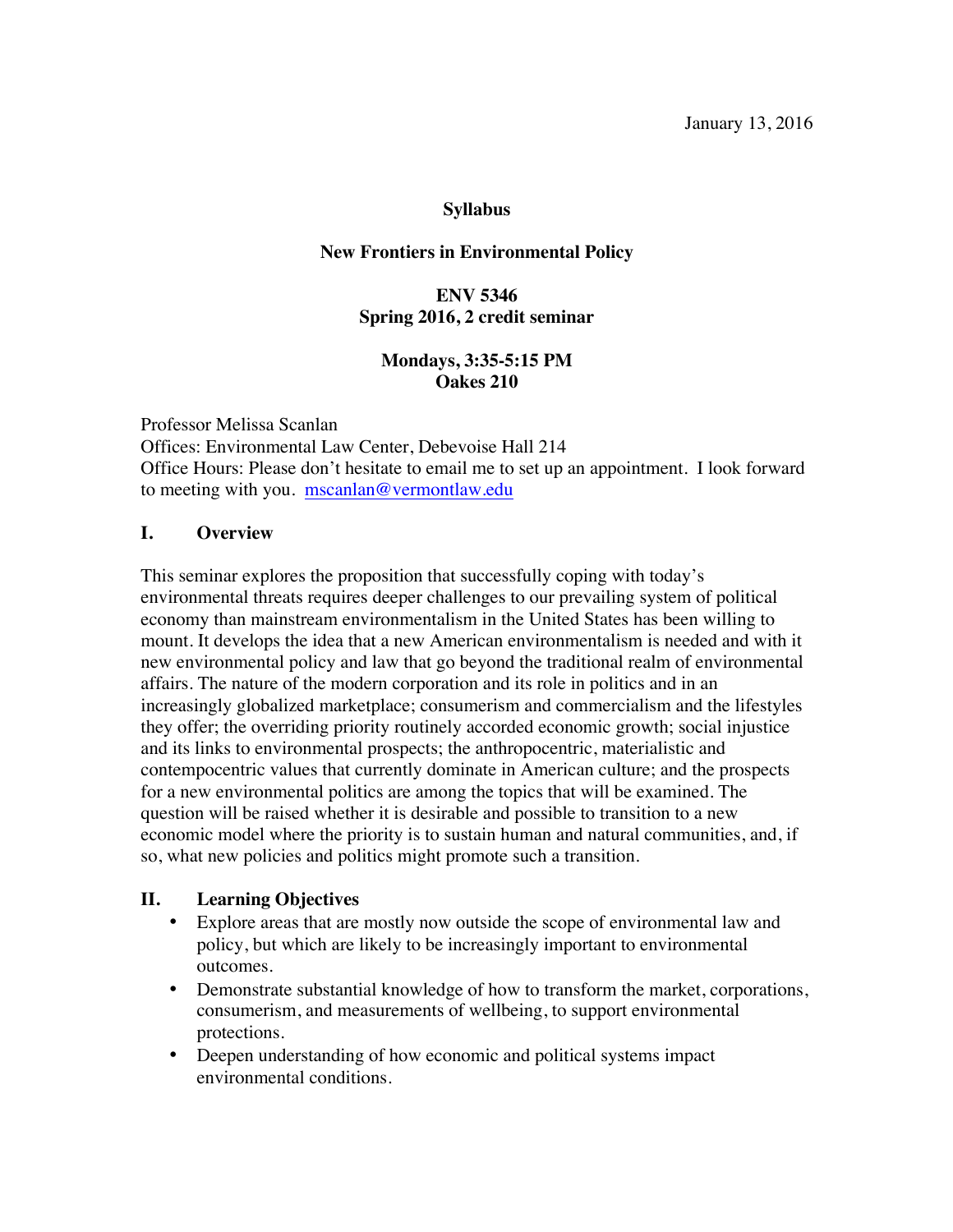• Hone essential professional skills of complex law/policy interpretation, problem solving, oral presentation, and analytical and persuasive writing.

## **III. Readings**

## **Required Texts**

- 1) Speth, *America the Possible* (Yale, 2012)
- 2) Klein, *This Changes Everything* (Simon & Schuster, 2014)

## **Optional Texts**

- 1) Speth, *The Bridge at the Edge of the World* (Yale, 2008)
- 2) Bailey, *The End of Doom* (St. Martin's Press, 2015)

Other required and optional readings are posted on TWEN (look for "optional reading" folder in course materials) or a link is provided here. Optional readings are for those who have the inclination to learn more about the topic. I will not expect you to have read the materials labeled "optional" before class discussion, but you're welcome to reference these or any other supplemental resources you may have during class discussion. Another resource for you is our New Economy Law Center website.

# **I. The Crisis of the Old Order**

**Week 1** – What's the Problem, and How Bad Can It Get? (1/13/16)

Judging from real-world conditions and trends, current national and international approaches to environmental protection are not working well. Our seminar begins this week with a look at the data and trends.

Readings:

- 1. Speth, *America the Possible*, pp. 52-65.
- 2. Klein, *This Changes Everything,* pp. 1-26
- 3. Will Steffen, et al., "Planetary boundaries: Guiding human development on a changing planet," 347 Science Magazine issue 6223 (2015) (TWEN)

- 1. Speth, *The Bridge at the Edge of the World* (Yale, 2008), pp. ix-6, 17-42, 72-78.
- 2. Gillis, "Bipartisan Report Tallies High Toll on Economy From Global Warming," *New York Times,* June 24, 2014 http://www.nytimes.com/2014/06/24/science/report-tallies-toll-on-economy-fromglobal-warming.html?  $r=0$
- 3. Sumner, "No Stopping the Collapse of West Antarctic Ice Sheet," *Science*, May 16, 2014
- 4. Hertsgaard, "Giving Up Fossil Fuels to Save the Climate: The \$28 Trillion Writedown," *Bloomberg Businessweek*, June 26, 2014 http://www.businessweek.com/articles/2014-06-26/climate-change-and-the-twothirds-imperative
- 5. Klein, "America Will Fail on Climate Change," *Vox.com*, June 5, 2014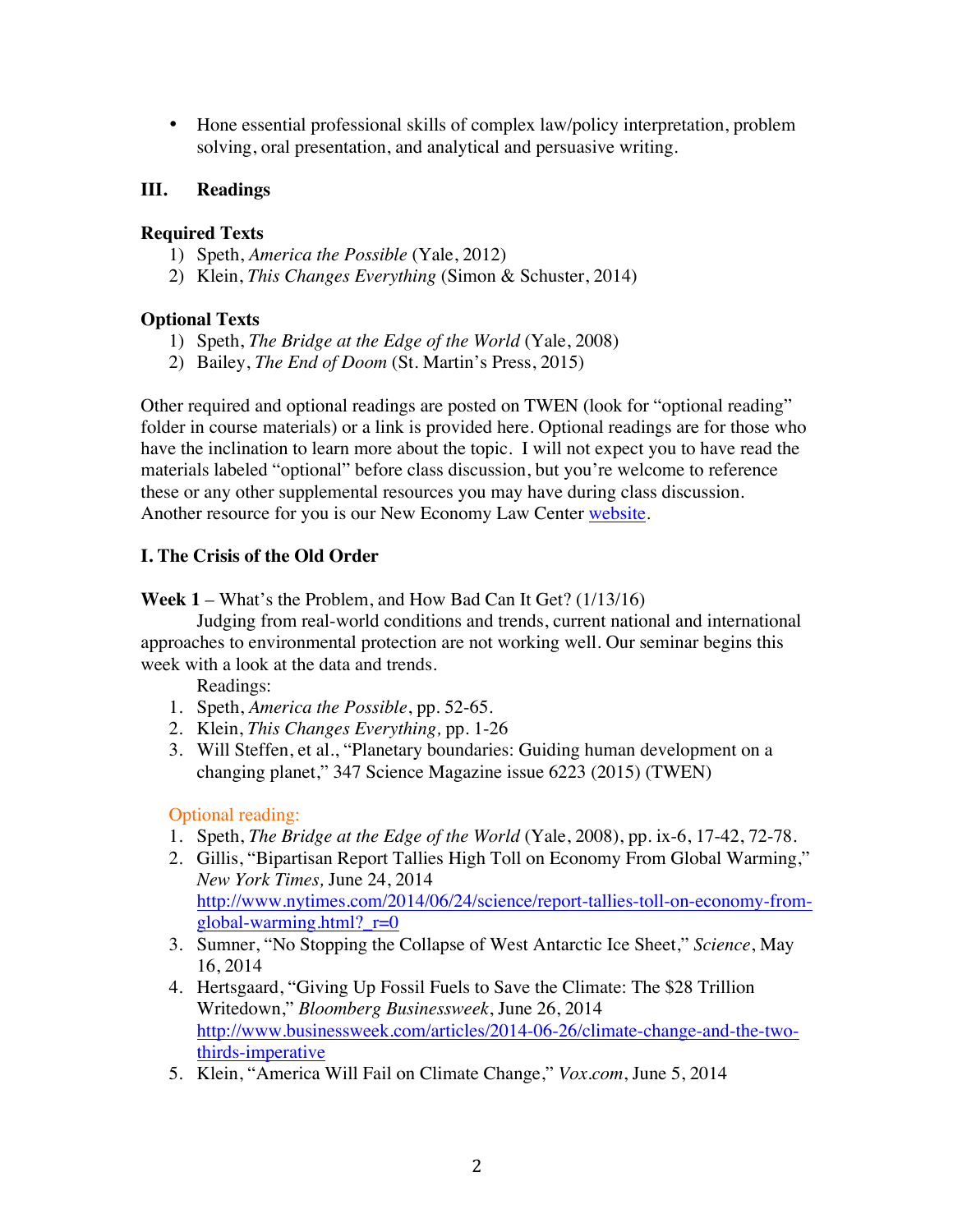http://www.commondreams.org/views/2014/06/05/america-will-fail-climatechange

**Week 2** – What's Behind the Problem? (1/25/16) **Guest Lecture by Gus Speth**

If destructive trends are to be reversed, it is important to understand the underlying drivers of environmental deterioration. Exploring these forces and the shortcomings of existing efforts to cope with them is the subject of this week's seminar.

Readings:

- 1. Speth, *America the Possible*, pp. ix-17.
- 2. Klein, *This Changes Everything,* pp. 64-95.

## Optional reading:

- 1. Speth, *The Bridge at the Edge of the World*, pp. 46-86 [except 72-78]*.*
- 2. "Time to Face the Depth of the Systemic Crisis We Confront"
- 3. Park, "10 Supreme Court Rulings—Before Hobby Lobby—That Turned Corporations Into People," *Mother Jones*, July 10, 2014 http://www.motherjones.com/politics/2014/07/how-supreme-court-turnedcorporations-people-200-year-saga
- 4. Grumbine, "China at Crossroads: Balancing the Economy and Environment," Yale Environment 360, (Nov. 14, 2013) http://e360.yale.edu/feature/china\_at\_crossroads\_balancing\_the\_economy\_a nd\_environment/2710/
- 5. Kaiser, "How Republicans lost their mind, Democrats lost their soul and Washington lost its appeal," *The Washington Post*, February 28, 2014 http://www.washingtonpost.com/opinions/how-republicans-lost-their-minddemocrats-lost-their-soul-and-washington-lost-its-appeal/2014/02/28/2ef5429c-9d89-11e3-9ba6-800d1192d08b\_story.html

# **II. Dreaming Up Something New**

#### **Week 3** – New Frame, New Economy (2/6/16)

The failure of today's environmentalism to successfully turn the tide for the environment has spurred some to urge a new environmentalism including a reframing of the environmental issue in terms that look beyond regulation and traditional approaches to the need for a new economy and a new economics.

## *Note:* **final paper topics due today!**

Readings:

1. Alperovitz, "The New-Economy Movement," *The Nation*, June 13, 2011, www.thenation.com/article/160949/new-economy-movement.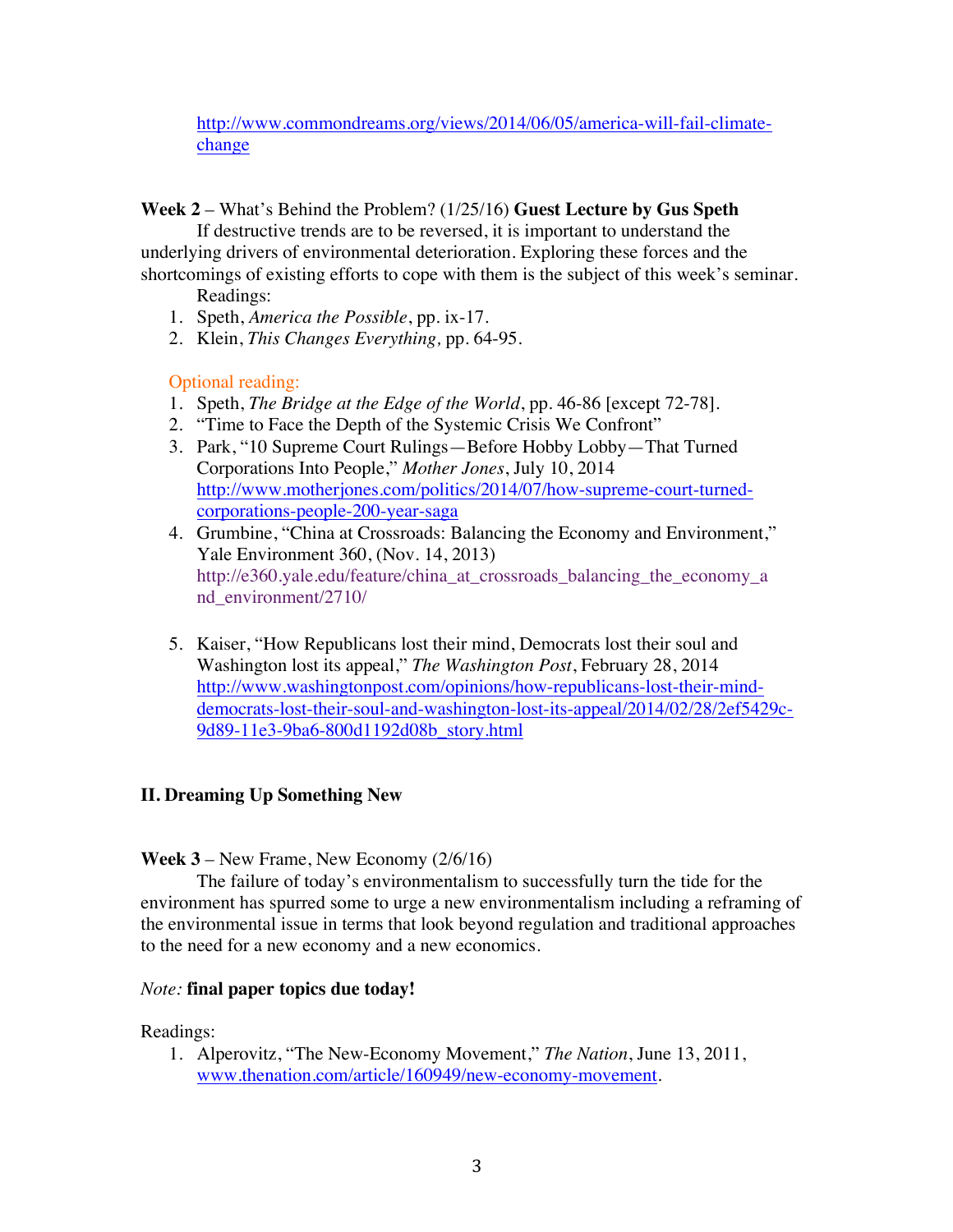- 2. Cavanagh and Broad, "It's the New Economy, Stupid," *The Nation*, November 28, 2012, www.thenation.com/article/171502/its-new-economy-stupid.
- 3. Speth, "Getting to the Next System: Guideposts on the way to the Next Political System," Next System Project, 2015, pp. 13-32.
- 4. See www.neweconomy.net.

Optional reading:

- 1. "National People's Action: Long-Term Agenda to the New Economy" http://npa-us.org/files/long\_term\_agenda\_0.pdf
- 2. "What is New Economics?," *NEF*, April 2, 2014
- 3. Speth, "For Rio+20: A Charter for a New Economy," www.thesolutionsjournal.com/node/1106.

#### **III. Law and Policy for a New Environmentalism**

#### **Week 4** – New Paths (2/8/16)

Current levels of dissatisfaction with environmental progress nationally and globally run high, and that has spurred a search for new ways forward. This week we start examining some of the proposals offered for new approaches within environmental law.

Readings:

- 1. Salzman, *Teaching Policy Instrument Choice in Environmental Law* (TWEN).
- 2. Orsi, *Practicing Law in the Sharing Economy,* pp. 1-20 (TWEN).
- 3. Burns and Bach, *Recalibrating the Laws of Humans with the Laws of Nature*  (VLS 2009), pp. 60-91 (TWEN).

Optional reading: The "sharing economy" has become contested territory. On the one hand, there are those who see it like Orsi, and there are others, like Friedman, who see the concept as just another phase of commercialism.

- 1. Thomas Friedman, "And Now for a Bit of Good News*,"* Op-Ed *New York Times*, July 20, 2014.
- 2. Costanza, "The Public Trust Doctrine," *Solutions*, June 2014 http://www.thesolutionsjournal.com/node/237157
- 3. Mary Wood, "Using Earth's Interest, Not its Principal," Nature's Trust, Chapter 13 (TWEN).
- 4. Zegart, "Want to Stop Climate Change? Take the Fossil Fuel Industry to Court," *The Nation*, April 21, 2014 http://www.thenation.com/article/179459/want-stop-climate-change-take-fossilfuel-industry-court

## **Week 5** – The Corporation Transformed (2/15/16) **Guest Lecture by Yola Carlough, Senior Associate and Community Development Manager at B Lab**

Another dimension of change sought by the new environmentalism is transformation in the corporate sector. This goal has two expressions: one is to insist on responsible behavior and limits to corporate power and the other is to seek new business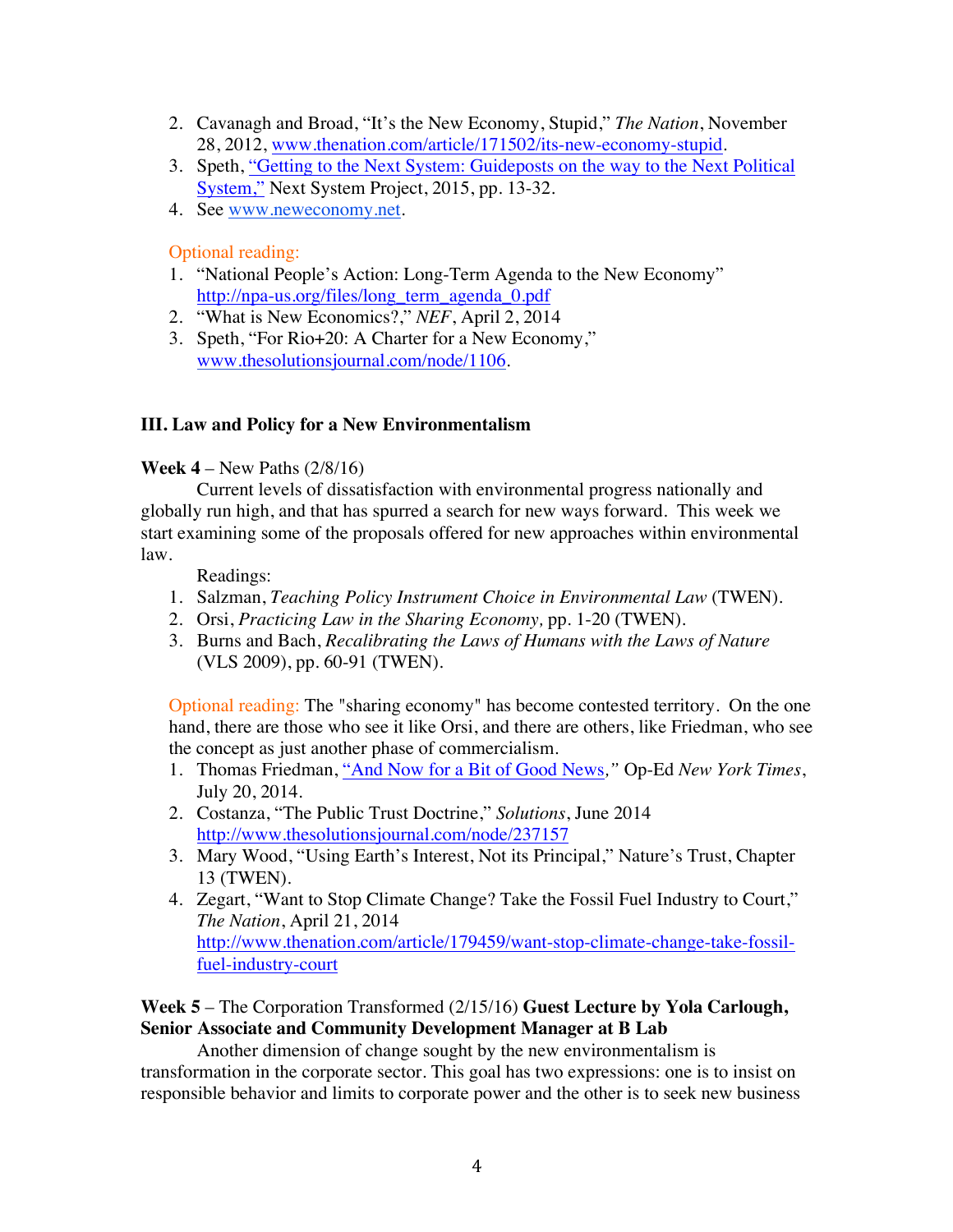forms, including new forms of ownership, where social and environmental performance is built into corporate incentive structure and governance.

Readings:

- 1. Speth, *America the Possible*, pp. 107-125.
- 2. Alperovitz, "Wall Street is Too Big To Regulate," New York Times, July 22, 2012 (TWEN).
- 3. Totenberg, "When Did Companies Become People? Excavating the Legal Evolution," *NPR*, July 28, 2014 http://www.npr.org/2014/07/28/335288388/when-did-companies-become-peopleexcavating-the-legal-evolution
- 4. "Can B Corp be the Next Fair Trade?" http://www.theguardian.com/sustainablebusiness/2016/jan/07/b-corp-leed-fair-trade-certification-sustainability-labdanone-group-black-rock-unilever
- 5. Kelly, "Typology of Generative Ownership Designs," https://docs.google.com/document/d/1zP\_hxFaucoooWDVUi6xvEaC5XIwhMbn E9vXYDN-lsRM/edit
- 6. Read www.asbcouncil.org, https://bealocalist.org, http://benefitcorp.net/attorneys, www.evergreencooperatives.com , www.bcorporation.net to understand more about the new types of businesses being created today.

Optional reading:

- 1. Speth, *The Bridge at the Edge of the World*, pp. 165-182
- 2. Alperovitz, "The Legacy of the Boomer Boss," *New York Times*, July 5, 2013 http://www.nytimes.com/2013/07/06/opinion/the-legacy-of-the-boomer-boss.html
- 3. de Graaf, "From the New Economy to the Cooperative Commonwealth"

# **Week 6** – The Market Transformed (2/22/16)

We live in a market economy, and even in proposals for far-reaching change, the market typically remains at the core of economic activity. How can the market be transformed so that it works for the environment and society rather than against it?

## Readings:

- 1. Speth, *America the Possible*, pp. 103-107
- 2. Klein, *This Changes Everything*, pp. 338-366
- 3. Watch short talk by Robin Chase, Founder of ZipCar https://vimeo.com/album/2901711/video/103922581

- 1. Speth, *The Bridge at the Edge of the World*, pp. 89-106.
- 2. Farley, J. (2015) Planetary limits, social needs and economics for the Anthropocene. OECD Observer, No 304, November, pp. 38-39 http://oecdobserver.org/news/fullstory.php/aid/5279/Planetary\_limits,\_social\_nee ds\_and\_economics\_for\_the\_Anthropocene.html
- 3. "Green Recovery," *Center for American Progress*, September 2008, pp. 1 11 http://cdn.americanprogress.org/wpcontent/uploads/issues/2008/09/pdf/green\_recovery.pdf
- 4. Barbier, "The Green Economy Post Rio+20," *Science*, November 16, 2012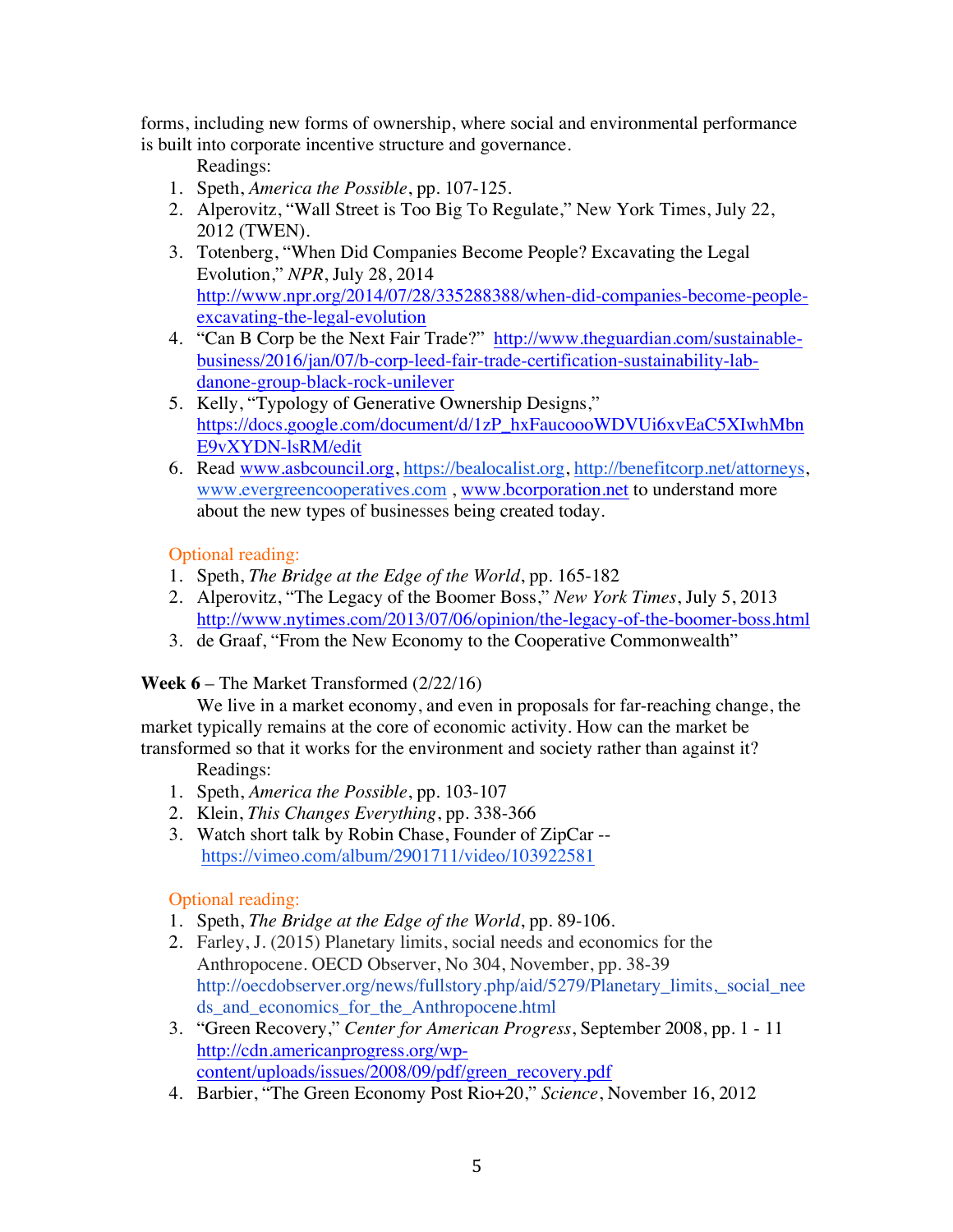#### **Week 7** – Consumerism Transformed (2/29/16)

Mainstream environmental organizations have not stressed the links between consumerism and environmental deterioration; generally they have not emphasized the need for lifestyle changes. Should this approach give way to a challenge to consumerism? Readings:

- 1. Etzioni, "America After Consumerism," *The New Republic*, June 17, 2009, www.gwu.edu/~ccps/etzioni/documents/B508%20Spent,%20America%20 after%20consumerism.pdf.
- 2. Frank, "Post-Consumer Prosperity," *American Prospect*, April 2009, www.prospect.org/cs/articles?article=postconsumer\_prosperity.
- 3. Speth, *America the Possible*, pp. 134-141.
- 4. Letter from Patagonia CEO, http://www.patagonia.com/us/worn-wear

#### Optional reading:

- 1. Speth, *The Bridge at the Edge of the World*, pp. 147-164.
- 2. "Analysis Report: New American Dream Survey 2014" http://newdream.s3.amazonaws.com/19/d9/7/3866/NewDreamPollFinalAnalysis.p df

#### **Week 8** – Growth Transformed (3/14/16)

*Limits to Growth* got the discussion of economic growth and the environment off to a start in 1972, but it may not have been the best start. The issue is returning as many see little prospect for sustaining the environment in the face of current growth patterns and rates.

Readings:

- 1. Speth, *The Bridge at the Edge of the World*, pp. 107-125 (TWEN)
- 2. Jackson, *Prosperity Without Growth* (Earthscan, 2009), pp. 1-16, 121-142 171- 185.
- 3. Speth, *"Five Reasons Why Prioritizing Growth is Bad Policy,"*  www.alternet.org/environment/5-reasons-why-prioritizing-growth-bad-policy.

- 1. Daly, "Envisioning a Successful Steady State Economy," *Solutions*, May 2014 http://www.thesolutionsjournal.com/node/237145
- 2. Hickel & Ladha, "Are Economic Growth and Social Justice Incompatible?," *Truthout*, July 3, 2014 http://truth-out.org/news/item/24697-are-economic-growth-and-social-justiceincompatible
- 3. Klein, "Capitalism vs. the Climate," *The Nation*, November 9, 2011 http://www.thenation.com/article/164497/capitalism-vs-climate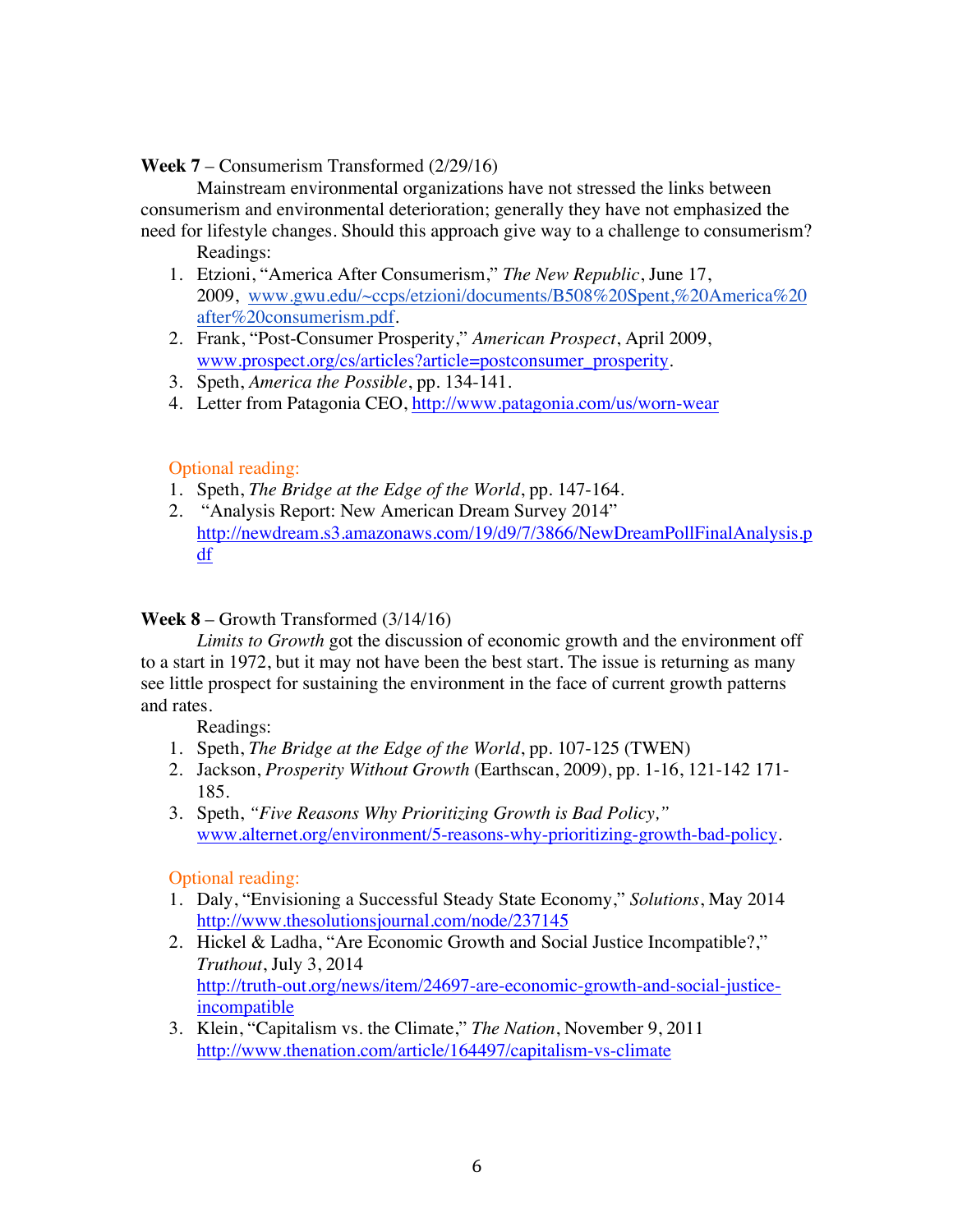**Week 9** – Indicators of Well-Being and Quality of Life (3/21/16)

Stinging critiques of society's prime measure of progress today, gross domestic product (GDP), are now commonplace. We tend to get what we measure, so we'd better measure what we want.

Readings:

- 1. Speth, *The Bridge at the Edge of the World*, pp. 126-146 (TWEN)
- 2. Kubiszewski et al., "Beyond GDP: Measuring and Achieving Global Genuine Progress," Ecological Economics 93 (2013), pp. 57-68. (TWEN).

Optional reading:

- 1. Costanza et al., "A Short History of GDP: Moving Towards Better Measures of Human Well-being," *Solutions*, January 2014
- 2. Daly, "Our Mismeasured Economy," *New York Times*, July 6, 2014 http://www.nytimes.com/2014/07/07/opinion/our-mismeasured-economy.html
- 3. Chris Cillizza, "West Virginia is the most miserable state in the country," *Washington Post,* March 2, 2014 http://www.washingtonpost.com/blogs/thefix/wp/2014/03/02/west-virginia-is-the-most-miserable-state-in-the-country/
- 4. Rubin, "How Ignoring Climate Change Could Sink the U.S. Economy," *The Washington Post*, July 24, 2014 http://www.washingtonpost.com/opinions/robert-rubin-how-ignoring-climatechange-could-sink-the-us-economy/2014/07/24/b7b4c00c-0df6-11e4-8341 b8072b1e7348\_story.html

**Week 10** –Glocalization and Social Justice (3/28/16)

Many observers see the answer to the combined challenges of environmental sustainability, strong democracy, and social equity in the revitalization of life at the local level. And at all levels of government, the degree of social justice and equity can powerfully affect environmental outcomes.

*Note:* draft of final paper due to Prof. Scanlan today (optional)

Readings:

- 1. To get a picture of community and commons-based initiatives now underway, explore each of these sites: www.community-wealth.org, https://bealocalist.org, www.ilsr.org, www.transitionus.org, http://onthecommons.org, www.neweconomyworkinggroup.org, www.newdream.org.
- 2. Speth, *America the Possible*, pp. 21-39, 141-145, 125-131.

- 1. Orr, "The Oberlin Project," *Solutions Journal*, May 2014 http://www.thesolutionsjournal.org/node/237134?page=2&quicktabs\_1=2
- 2. Alperovitz, "The Latest Trends in Sustainable Communities," *Solutions Journal*, May 2014 http://www.thesolutionsjournal.com/node/237148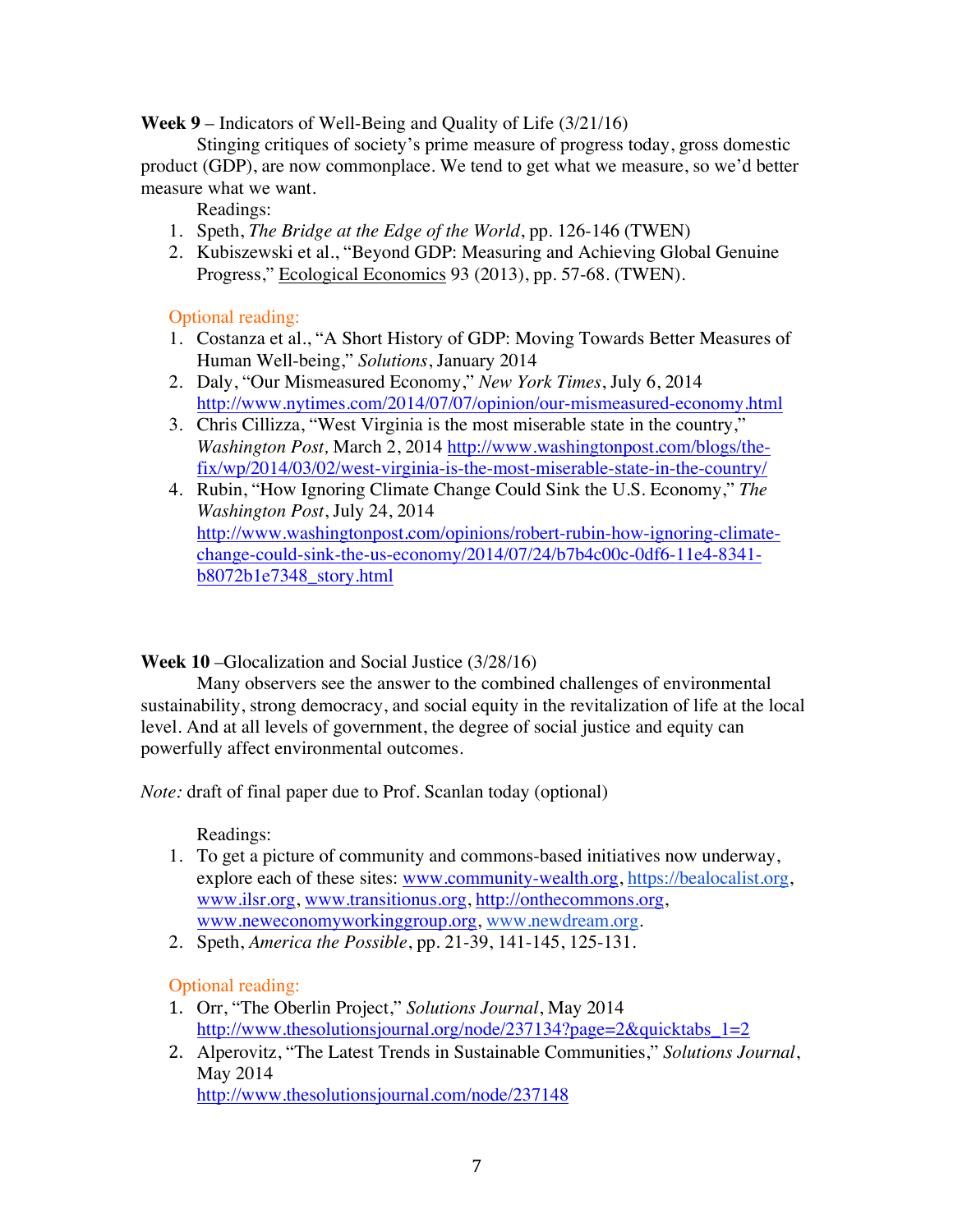- 3. Reich, "How to Shrink Inequality," *The Nation*, May 6, 2014 http://www.thenation.com/article/179715/how-shrink-inequality
- 4. Campbell, "America the Undertaxed," *Foreign Affairs*, September 2012

**Week 11** – The International Context of Change (4/4/16)

What new policies and approaches should be pursued within the context of U.S. foreign policy and diplomacy in order to (1) dramatically improve international environmental performance and (2) provide a more favorable international context for the pursuit of new economic policies and goals in the United States, as covered in previous classes.

Readings:

- 1. Speth, *America the Possible*, pp. 40-51, 145-152.
- 2. Engelhardt, "Why Washington Can't Stop: The Coming Era of Tiny Wars and Micro-Conflicts," www.tomdispatch.com/dialogs/print/?id=175763.

Optional reading:

1. Gerst, Raskin, & Rockstrom, "Contours of a Resilient Global Future," *Sustainability*, December 23, 2013 http://www.mdpi.com/2071-1050/6/1/123

### **IV. New Movement**

#### **Week 12** – A New Politics (4/11/16) **Guest Lecture by Paul Burns, VPIRG**

American politics as we know it today cannot deliver well the incremental approaches of today's environmentalism, much less systemic, transformative change. How do we fix a broken politics?

Readings:

- 1. Lizza, "As the World Burns," *The New Yorker*, online at www.newyorker.com/reporting/2010/10/11/101011fa\_fact\_lizza.
- 2. Speth, *America the Possible*, pp. 153-198.
- 3. Review the strategy of the League of Conservation Voters, http://www.lcv.org/about/mission/.
- 4. Watch video of Tom Steyer's Commencement Address at VLS, May 16, 2014, and note comments regarding political strategy.

Optional reading:

- 1. "The American Anti-Corruption Act Summary of Provisions" http://anticorruptionact.org/
- 2. McKibben, "The Fossil Fuel Resistance," *Rolling Stone*, April 11, 2013 http://www.rollingstone.com/politics/news/the-fossil-fuel-resistance-20130411

**Week 13** – Furthering Transformation in Values and Culture (4/18/16)